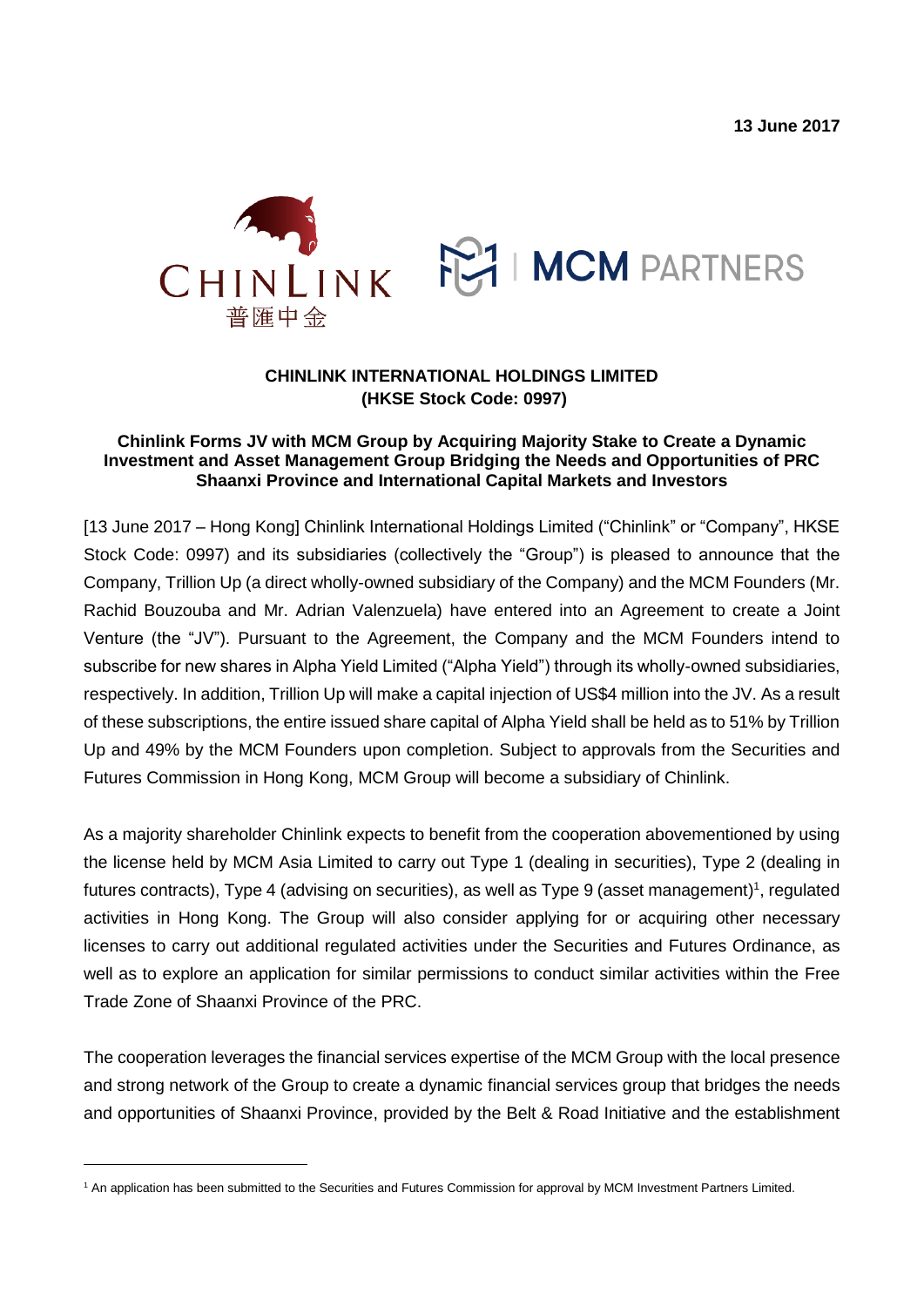of a Free Trade Zone, with the international contacts and clients of MCM to provide access to PRC opportunities in capital markets. It will expand the Group's international presence and access, along with the sourcing of investment projects for investors in the region and across the PRC. Once approved, the Alpha Yield Group will provide advisory services, execution capabilities and research services to its domestic and international clientele, and position itself as a key participant in the One Belt, One Road initiative for international investors to invest in related enterprises. The Alpha Yield Group will also build wealth and asset management capabilities across Hong Kong and the PRC. The transactions are in line with the Group's long term development plan and provide an opportunity for the Group to explore new business opportunities.

The MCM Founders are seasoned bankers with 20 years of experience in the securities and capital market and possess an extensive customer network. Mr. Rachid Bouzouba was head of Equities EMEA for Lehman Brothers and head of Global Equities at Nomura. Mr. Adrian Valenzuela joined Barclays Capital as a Managing Director and head of Asia Pacific Liquid Markets Distribution and worked for JP Morgan as Managing Director, Global Co-Head of Equities Distribution.

The Group believes that the cooperation will help the Company to expand its new financial services coverage, further develop financial services market in Shaanxi, grasp the opportunities of the free trade zone establishment and foster the cross-border finance ecosystem.

*– End –*

## **About Chinlink International Holdings Limited**

Chinlink International Holdings Limited is a listed company on the Main Board of Hong Kong Stock Exchange (Stock Code: 0997). Chinlink provides financial services such as supply chain finance, financing guarantee and finance lease to China and Hong Kong enterprises, and also builds and operates large scale logistics park, mall and trade center accommodating a huge business client base to integrate with the financial and logistics services. For business particulars, please visit [www.chinlinkint.com.](http://www.chinlinkint.com/)

## **About MCM Holdings**

MCM Holdings is an investment holding company, owned as to 50% by each of Mr. Rachid Bouzouba and Mr. Adrian Valenzuela. It holds the entire equity interest in MCM Asia Limited ("MCM Asia") and a 90.01% equity interest in MCM Investment Partners Limited. MCM Asia was established in Hong Kong in 2012 with limited liability.

MCM Asia's principal business is securities, options and futures brokerage, capital raising, advisory and equity research businesses in Hong Kong and it holds a licence to carry out Type 1 (dealing in